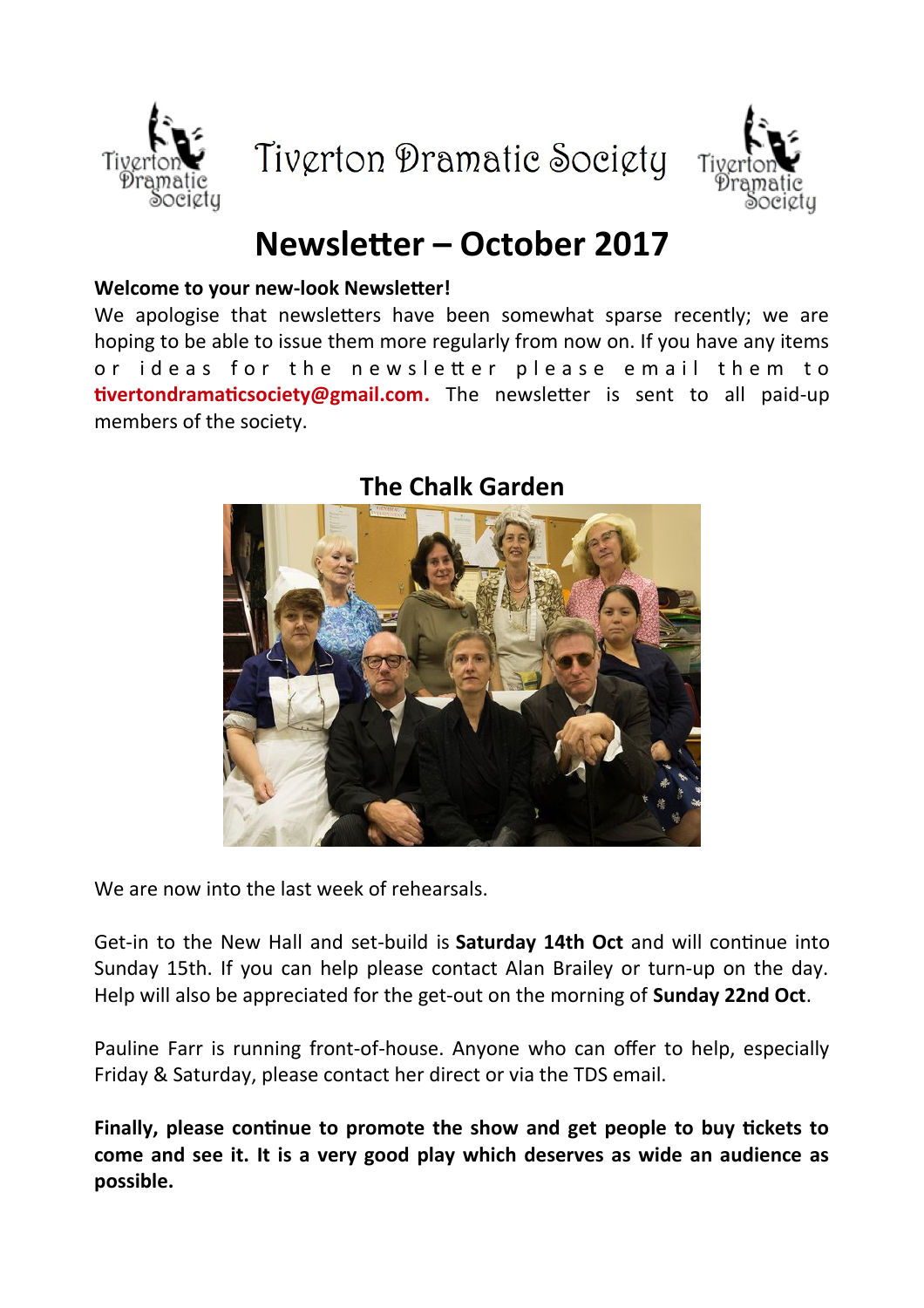#### **Christmas Social Event - Save the date!**

Martin has kindly offered to organise another Quiz Night and the provisional date for this is Saturday  $25<sup>th</sup>$  November in the Signpost Rehearsal Rooms, next door to our own.

We will confirm this date and other arrangements in the next newsletter.

All members, friends & family are welcome to join us for this social event. It is also an ideal opportunity to invite anyone who may be thinking about joining the society to come along and meet everyone.

# **Looking Ahead to 2018**

#### **Spring 2018 Production**

Vickie Mogford will be directing the Spring production. We have read two of her suggested plays. The proposal is that we go with the second one - "Wanted, One Body" and we are now checking licence availability. Further readings and auditons will be arranged later in the year or early in the New Year.

#### **Autumn 2018 Production**

Looking ahead to next autumn, it has been suggested that we move the dates of show week back to the second week of November. Since the Willow Tree Theatre Company are not putting a show on in December it has created a 'breathing space' in the New Hall calendar. Moving the show week into November has several benefts. Firstly, less of the rehearsal period falls in the main summer holiday months. There is also no danger of the show week coinciding with the October half-term holiday. Also advertising and ticket sales no longer clash with the Operatic Society show in September.

Please let any member of the commitee know what you think of this decision. The intention is to try this out for 2018 and review how it goes before deciding on anything longer term.

Rick Barfoot has already ofered to direct the autumn 2018 show, however, other directors are also welcome to volunteer as no fnal decision has yet been made. Rick will be arranging a play reading of his suggeston in due course.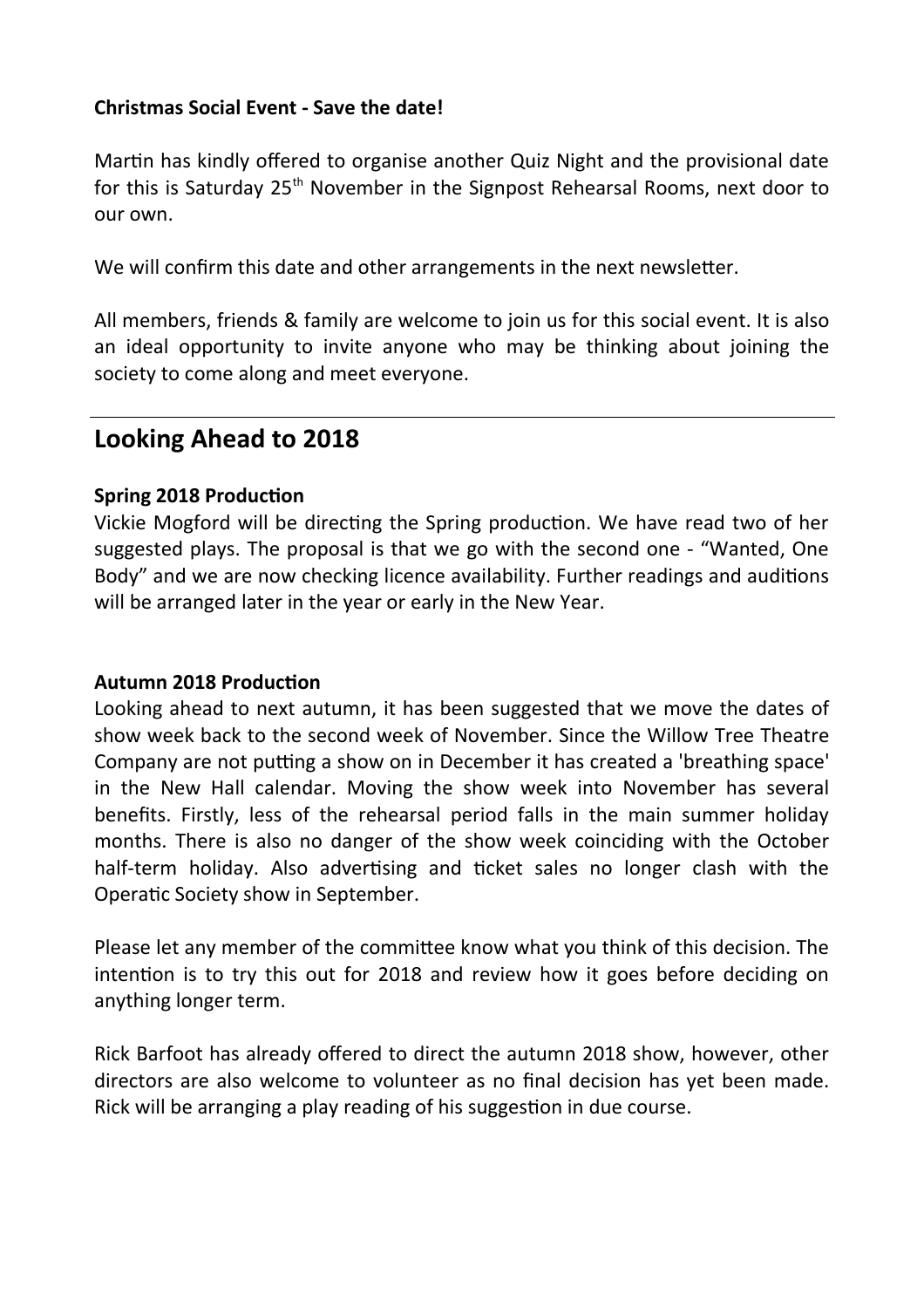#### **Your commitee is:**

| Chairman: Martin Mogford  |                                             | Vice-Chair: Sheila Webber |
|---------------------------|---------------------------------------------|---------------------------|
| Secretary: Tracey Barfoot |                                             | Treasurer: Louise Chudley |
| President: Mary Cross     | Vice-Presidents: Josie Gliddon, Peter Murch |                           |

Commitee Members: Rick Barfoot, Jamie Barker, Alan Brailey, Richard Burt, Sophie Gale, Vickie Mogford, Graham Sessions

## **Identify the Picture/Caption Competition**



There are three parts to this competition:

- Name the production
- Name the actors shown (and characters for extra points)
- Finally, add a caption, humorous or otherwise!

Submit your answers to the TDS email address. The prize is an honourable menton in the next newsleter! If you have a picture you would like to submit for a future competition please email it to the TDS email address.

## Wait Until Dark – a review by Richard Burt

Saturday 7<sup>th</sup> October, Northcott Theatre, The Original Theatre Company.

Wait until Dark is a classic 1966 play which is probably best known for it's 1967 film adaptation starring Audrey Hepburn and Alan Arkin. Three conmen terrorise a young blind housewife in her apartment as they try to recover a stash of drugs hidden in a child's doll.

This was a very good production, although perhaps (for me at least) not as scary as the film. The six performers were all very good in their roles. The lead actress, Karina Jones, successfully conveyed Susy's mountng terror as she slowly realises that she is being lied to. The actress is actually blind which must have brought some